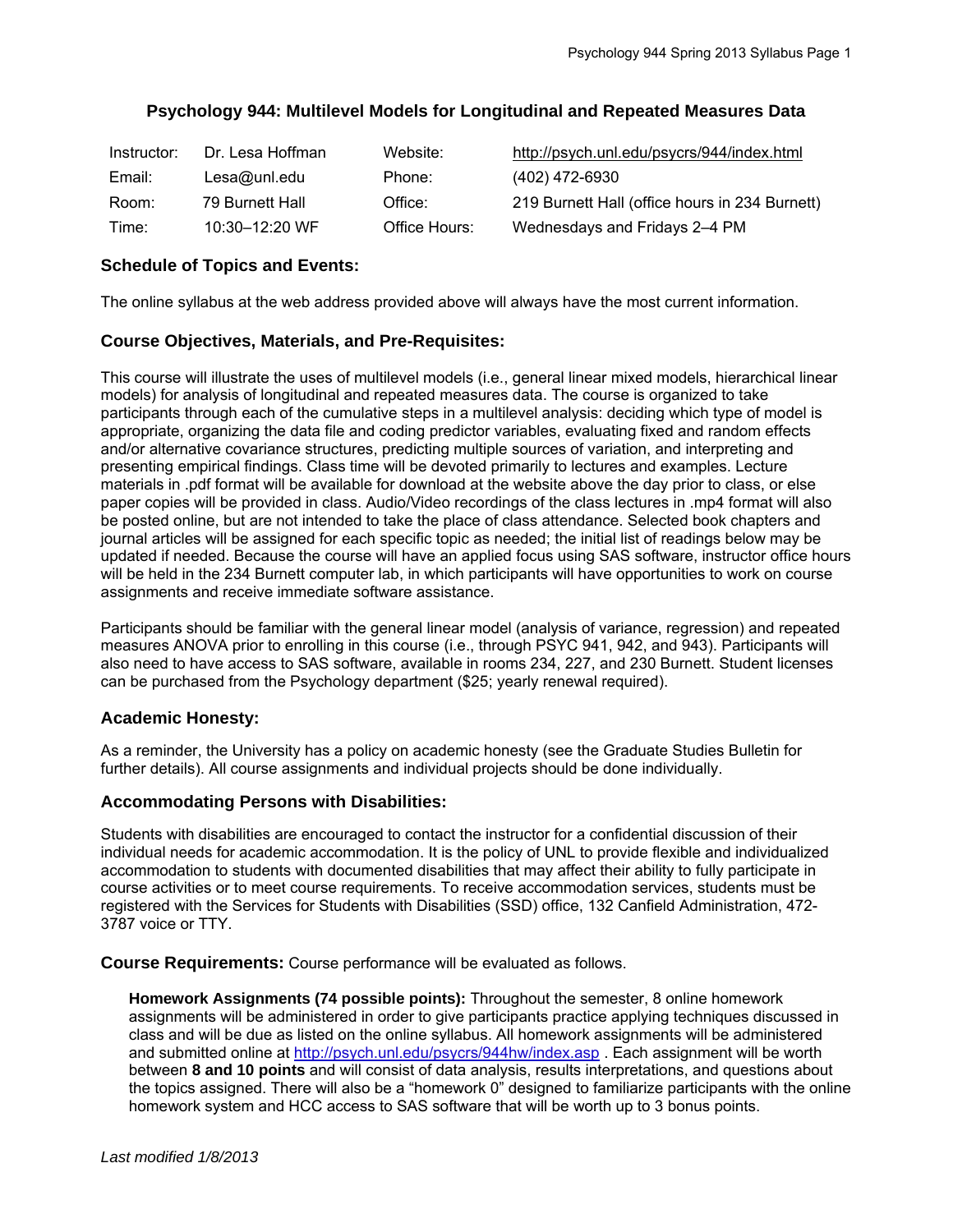**In-Class Assessments (6 possible points):** Throughout the semester, short questions about the course material will be asked in class that participants will be expected to answer immediately via paper and pencil. Accordingly, please bring some form of scrap paper to each class. Make-up questions may be given only in the event of advanced notice of a class absence.

**Individual Project (20 possible points):** Participants will get the opportunity to analyze data of their choosing to complete an individual project. Portions of the project will be due throughout the semester as noted in the online syllabus. Documents should be submitted electronically via the online homework system as a Microsoft Word document using this naming convention:

**944\_Section\_Lastname\_Firstname\_Project#.docx** (e.g., 944\_1\_Hoffman\_Lesa\_Project1.docx). Please use **track changes** in Microsoft Word when revising parts of the project previously submitted.

**Policy on Late Homework Assignments:** In order to be able to provide the entire class with prompt feedback, any late homework assignment will incur a **3 point penalty** if submitted at any point past the due date. If extenuating obligations or circumstances will prevent you from completing any course requirements (e.g., conferences, family obligations), please contact the instructor at least three weeks advance so that we can create a modified deadline together.

**Policy on Late Individual Projects:** The due date for submitting the completed projects falls shortly before course grades are due. Therefore, **late projects will not be accepted**.

**Policy on Assigning Incompletes:** A grade of "incomplete" will be assigned ONLY in the case of extenuating circumstances that prevent participants from completing course requirements on time (e.g., a health emergency).

**Final grades will be determined by number of points earned out of 100 possible points:**   $≥97 = A+ 93-96 = A - 90-92 = A - 87-89 = B + 83-86 = B - 80-82 = B - 80 = C$  or no pass

#### **Electronic readings will be available for download from the online homework portal. These will include the following textbook chapters, other book chapters, and journal articles:**

- Curran, P. J., & Bauer, D. J. (2007). Building path diagrams for multilevel models. *Psychological Methods, 12*(3), 283-297.
- Enders, C. K., & Tofighi, D. (2007). Centering predictor variables in cross-sectional multilevel models: A new look at an old issue. *Psychological Methods, 12*(2), 121-138.
- Hedeker, D., & Mermelstein, R. J. (2012). Mood changes associated with smoking in adolescents: An application of a mixed-effects location scale model for longitudinal ecological momentary assessment (EMA) data. In J. Harring & G. Hancock (Eds.), *Advances in longitudinal methods in the social and behavioral sciences*.
- Hoffman, L. (in preparation). *Longitudinal analysis: Modeling within-person fluctuation and change*. New York, NY: Routledge Academic.
- Hoffman, L. (2012). *Considering alternative metrics of time: Does anybody really know what "time" is*? In J. Harring & G. Hancock (Eds.), *Advances in longitudinal methods in the social and behavioral sciences*.
- Hofmann, D. A., & Gavin, M. B. (1998). Centering decisions in hierarchical linear models: Implications for research in organizations. *Journal of Management, 24*(5), 623-641.
- Raudenbush, S. W., & Bryk, A. S. (2002). *Hierarchical linear models: Applications and data analysis methods (2nd ed.)*. Thousand Oaks, CA: Sage.
- Raudenbush, S.W., Brennan, R.T., & Barnett, R.C. (1995). A multivariate hierarchical model for studying psychological change within married couples. *Journal of Family Psychology, 9*(2), 161-174.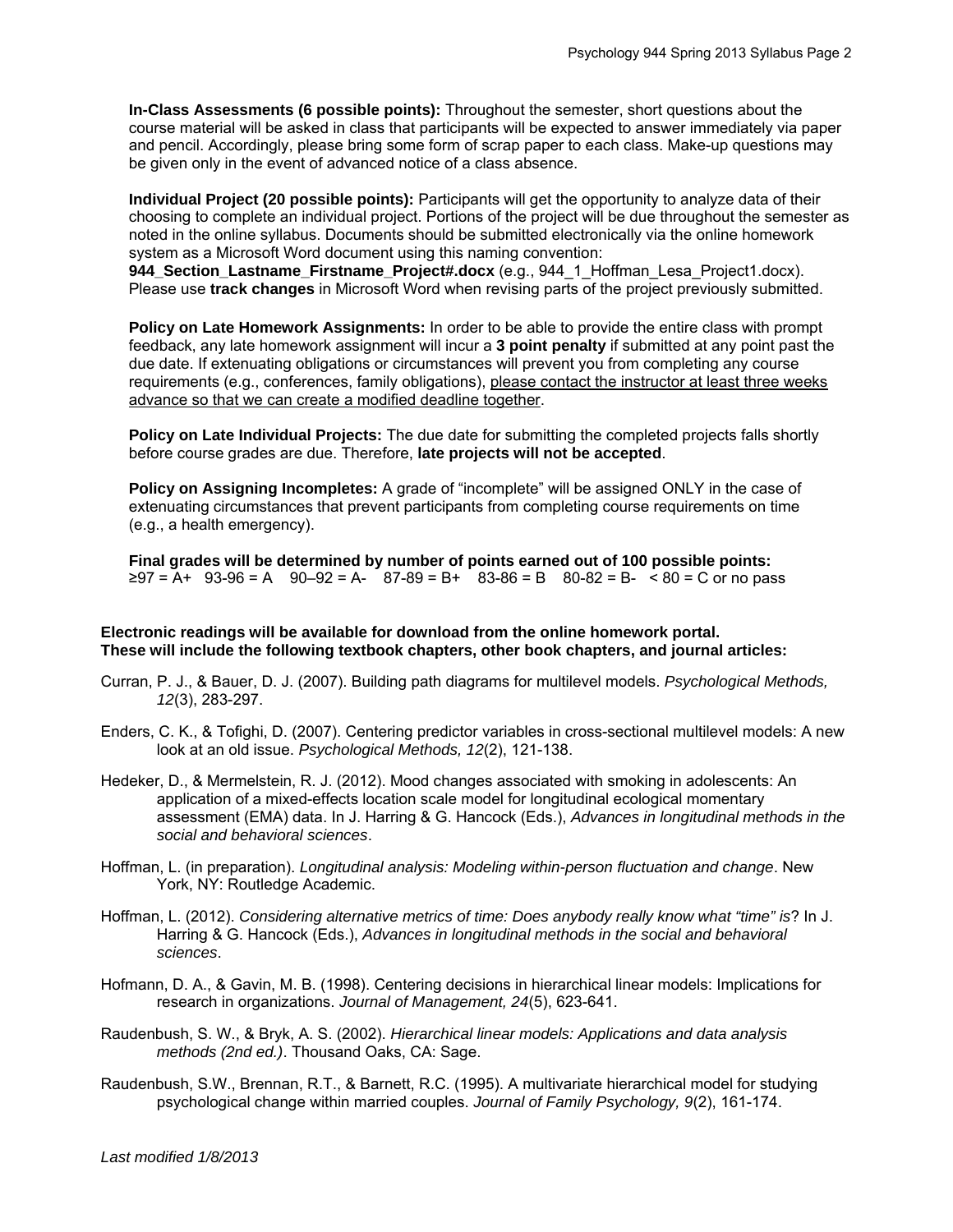- Sayer, A. G., & Klute, M. M. (2005). Analyzing couples and families. In V. L. Begtson, A. Acock, K. R. Allen, P. Dilworth-Anderson & D. M. Klein (Eds*.), Sourcebook of family theory and research* (pp. 289-313). Thousand Oaks, CA: Sage.
- Sliwinski, M. J., & Buschke, H. (2004). Modeling intraindividual cognitive change in aging adults: Results from the Einstein Aging Studies. *Aging, Neuropsychology, and Cognition, 11*(2-3), 196-211.
- Sliwinski, M. J., Hoffman, L., & Hofer, S. M. (2010). Evaluating convergence of within-person change and between-person age differences in age-heterogeneous longitudinal studies. *Research in Human Development, 7*(1), 45-60.
- Willett, J.B. (1989). Some results on reliability for the longitudinal measurement of change: Implications for the design of studies of individual growth. *Educational and Psychological Measurement, 49,* 587- 602.

#### **Tentative Schedule of Events:**

| Week Date |     | <b>Topics and Downloads</b>                                                                                                                         | <b>Readings</b>                         |
|-----------|-----|-----------------------------------------------------------------------------------------------------------------------------------------------------|-----------------------------------------|
| 1         | 1/9 | Lecture 1: Introduction to Analysis of Longitudinal and Repeated Measures<br>Data                                                                   | Hoffman ch. 1;<br><b>Willett (1989)</b> |
|           |     | 1/10 HOMEWORK #0 (online portion) DUE MONDAY 1/14 BY 11:59 PM                                                                                       |                                         |
|           |     | 1/11 Lecture 2: Interpreting General Linear Models<br>Example 2: Practice with Interactions                                                         | Hoffman ch. 2                           |
| 2         |     | 1/16 Lecture 3: Introduction to Within-Person Analysis and RM ANOVA<br>Example 3a: Between vs. Within-Person Models                                 | Hoffman ch. 3 sec. 1                    |
|           |     | 1/17 HOMEWORK #1 DUE THURSDAY 1/24 BY 11:59 PM                                                                                                      |                                         |
|           |     | 1/18 Lecture 3, continued<br>Example 3b: Repeated Measures Analysis of Variance                                                                     | Hoffman ch. 3 sec. 2-6                  |
| 3         |     | 1/23 Lecture 4: Describing Within-Person Fluctuation over Time via ACS Models<br>Example 4: Within-Person Fluctuation in Symptom Severity over Time | Hoffman ch. 4 sec. 1-2                  |
|           |     | 1/24 HOMEWORK #2 DUE THURSDAY 1/31 BY 11:59 PM                                                                                                      |                                         |
|           |     | 1/25 Lecture 4 and Example 4, continued                                                                                                             | Hoffman ch. 4 sec. 3-6                  |
| 4         |     | 1/30 Lecture 5: Introduction to Random Effects of Time and Model Estimation<br>Example 5: Practice with Random Effects                              | Hoffman ch. 5 sec. 1-2                  |
|           |     | 1/31 HOMEWORK #3 DUE THURSDAY 2/7 BY 11:59 PM                                                                                                       |                                         |
|           | 2/1 | Lecture 5, continued                                                                                                                                | Hoffman ch. 5 sec. 3-6                  |
| 5         | 2/6 | Lecture 6: Describing Within-Person Change<br>Example 6a: Polynomial Models of Change                                                               | Hoffman ch. 6 sec. 1-2A                 |
|           | 2/7 | PROJECT PART 1 DUE THURSDAY 2/14 BY 11:59 PM                                                                                                        |                                         |
|           | 2/8 | Lecture 6, continued<br>Example 6b: Piecewise Models of Change                                                                                      | Hoffman ch. 6 sec. 2B                   |
| 6         |     | 2/13 Lecture 6 and Example 6b, continued<br>Example 6c: Negative Exponential and Other Nonlinear Models of Change                                   | Hoffman ch. 6 sec. 2C-6                 |
|           |     | 2/14 HOMEWORK #4 DUE THURSDAY 2/21 BY 11:59 PM                                                                                                      |                                         |
|           |     | 2/15 Lecture 7: Time-Invariant Predictors in Longitudinal Models<br>Example 7a: Time-Invariant Predictors in Models of Fluctuation                  | Hoffman ch. 7 sec. 1-2                  |
| 7         |     | 2/20 Lecture 7, continued                                                                                                                           | Hoffman ch. 7 sec. 3-6                  |
|           |     | Example 7b: Time-Invariant Predictors in Models of Change                                                                                           |                                         |
|           |     | 2/21 HOMEWORK #5 DUE MONDAY 3/4 BY 11:59 PM                                                                                                         |                                         |
|           |     | 2/22 NO CLASS                                                                                                                                       |                                         |